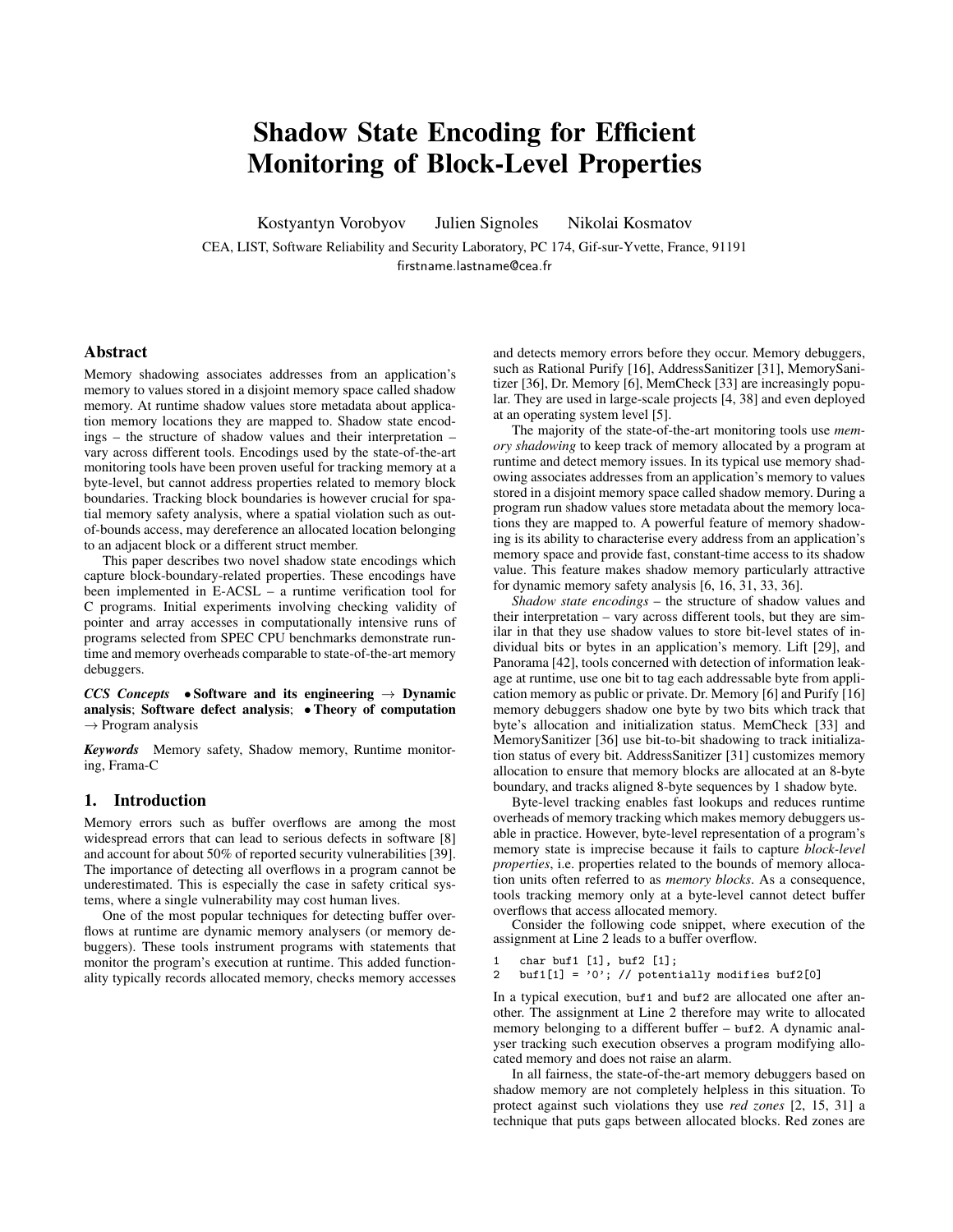effective for detecting off-by-one errors, but they cannot identify all overflows. For instance, AddressSanitizer that uses red zones for stack monitoring detects a buffer overflow at Line 2 in the above code snippet, but may fail to detect an error for buf1[3] =  $'0'$ . This is because buf1[1] hits a red zone surrounding buf1, whereas buf1[3] accesses a memory location belonging to buf2.

An analogous but more dangerous situation may occur when a buffer overflow can be exploited. A carefully crafted input can be used to modify allocated memory and take control of the program without ever being detected by a memory debugger. An example of this type of violation (assuming that i is controlled via program inputs) is shown via a code snippet below.

1 void foo (int \*buf, int i, int c) 2 { \*(buf + i) = c; }

Detecting illegal accesses to allocated memory can alternatively be enabled by techniques that use lookup tables to capture perblock metadata in their entries [\[3,](#page-10-12) [10,](#page-10-13) [17,](#page-10-14) [20,](#page-10-15) [22,](#page-10-16) [30,](#page-10-17) [40,](#page-11-2) [41\]](#page-11-3). However, since a table lookup is typically more costly than a shadow memory access, these techniques are known to incur excessive runtime overheads when applied to memory safety problems [\[17,](#page-10-14) [22,](#page-10-16) [40\]](#page-11-2).

Fast, block-level memory analysis can potentially be enabled using METAlloc [\[14\]](#page-10-18), a shadow memory technique utilizing a *page table* – a shadow array of references to per-block metadata. MET-Alloc builds upon modern heap [\[13\]](#page-10-19) and stack [\[23\]](#page-10-20) organizations, relying on a fixed non-trivial common alignment of memory blocks within a page. Enforcing such a requirement may lead to changes of a program's memory layout and increase stack usage.

This paper addresses the question of sound yet practical detection of out-of-bounds violations and presents two novel shadow state encoding schemes capable of tracking memory allocated by a program at runtime with block-level precision. These schemes, called *segment-based* and *offset-based* encodings, are suitable for use with either source-code or binary-level analysis and require no runtime environment customization, compiler modifications, alignment of stack or global variables or changes to standard memory allocation facilities.

Segment-based encoding represents allocated memory blocks by fixed-length *segments* (i.e., contiguous memory regions) and relies on a common alignment bound shared by all segments. Each application segment is tracked by a corresponding segment in the shadow memory whose address is found using modulo operation.

Offset-based encoding allows tracking unaligned allocations and does not require changes to a program's layout or compiler modifications. This scheme uses a combination of two shadow spaces called *Primary* and *Secondary* shadows, such that a byte in the *Primary* shadow stores an offset relative to a *Secondary* shadow location capturing address metadata.

The proposed encodings have been implemented in E-ACSL [\[9\]](#page-10-21) – a runtime verification tool for C programs. Additionally to tracking allocation and initialization status of individual bytes (as is common with many memory monitors), E-ACSL can detect blocklevel out-of-bounds accesses. Experimentation with programs selected from SPEC CPU benchmarks [\[35\]](#page-10-22) shows that for the purpose of verifying validity of pointer and array accesses the runtime overheads of E-ACSL are comparable to the runtime overheads of such state-of-the-art memory debuggers as MemCheck [\[33\]](#page-10-5) or Dr. Memory [\[6\]](#page-10-4), whereas memory overheads of the proposed encodings are lower. Otherwise, for an analogous performance cost E-ACSL equipped with the proposed shadow state encodings can discover a larger class of memory safety issues consuming less memory.

The contributions made by this paper are therefore as follows:

• *Two novel shadow state encoding schemes* allowing capture of byte- and block-level properties. The key feature of the

proposed approach is a fast constant-time computation allowing to identify bounds and a byte-length of the memory block a given address belongs to.

- *Proof-of-concept implementation* of the proposed approach using E-ACSL plugin of the Frama-C [\[21\]](#page-10-23) framework for source code analysis.
- *Empirical evaluation* of the proposed technique using computationally intensive programs selected from SPEC CPU [\[35\]](#page-10-22) datasets for CPU testing. This evaluation compares performance overheads of E-ACSL to the overheads incurred by MemCheck [\[33\]](#page-10-5), AddressSanitizer [\[31\]](#page-10-2), Dr. Memory [\[6\]](#page-10-4) memory debuggers and a previous implementation of E-ACSL using patricia trie. The results of the experiments show that the proposed technique leads to runtime overheads comparable to those of state-of-the-art memory debuggers, uses less memory, but has an additional benefit of tracking memory at a blocklevel. Furthermore, E-ACSL maintains the ability to track a large class of memory violations with respect to the previous implementation of E-ACSL, while significantly improving its performances.

The rest of this paper is organized as follows. Section [2](#page-1-0) gives background details relevant to memory allocation. Sections [3](#page-2-0) and [4](#page-3-0) describe the proposed shadow state encodings. Section [5](#page-5-0) discusses implementation of the proposed techniques using E-ACSL plugin of Frama-C and Section [6](#page-6-0) presents experimental results. Finally, Section [7](#page-8-0) reviews related work and Section [8](#page-9-0) gives concluding remarks and outlines directions of future work.

# <span id="page-1-0"></span>2. Memory Allocation

Shadow techniques presented in this paper apply to runtime environments which manage memory through static, dynamic and automatic allocation of disjoint memory blocks in the virtual memory space of a computer process, where random access memory is represented by a contiguous array of memory cells with byte-level addressing. Such a virtual memory space is partitioned into contiguous memory segments, comprising text, stack, heap, bss, data and potentially other segments.

The *byte-width* of a memory address, denoted  $A_W$ , refers to a number of bytes sufficient to uniquely represent a memory address in the virtual memory space of a process. Numeric memory addresses are written using hexadecimal numbers prefixed by 0x to distinguish them from decimal numbers.

A *memory block* B is represented by a contiguous memory region described by its *bounds*, that is, its start (or *base*) address  $base_B$  and its end address  $end_B$ . The *length* of block B, denoted Length<sub>B</sub>, is equal to end B – baseB + 1 bytes. It is assumed that any memory block contains at least one byte, i.e.  $base_B \leq end_B$ . If address a belongs to block B (that is,  $base_B \le a \le end_B$ ), then  $baseoff_a = a - base_B$  is called the *byte offset* of a (with respect to the base address of  $B$ , also denoted  $base_a$  in this case).

Any property involving the bounds of a memory block  $B$ , its length or the byte offset of an address belonging to  $B$  is referred to as a *block-level* property.

A memory block B is said to be *aligned* at a boundary of n, if  $base_B$  is divisible by n. Block B is said to be *padded* with n bytes, if  $base_B$  is preceded by at least n bytes of unusable memory.

Static or global memory allocation refers to memory blocks allocated at compile-time. Automatic memory allocation refers to memory blocks allocated and deallocated on a program's stack at runtime. In a typical program automatic blocks are unaligned or aligned at a boundary of 2 and placed one after another. Dynamically allocated memory refers to memory blocks allocated on a program's heap at runtime. For the purpose of this presentation it is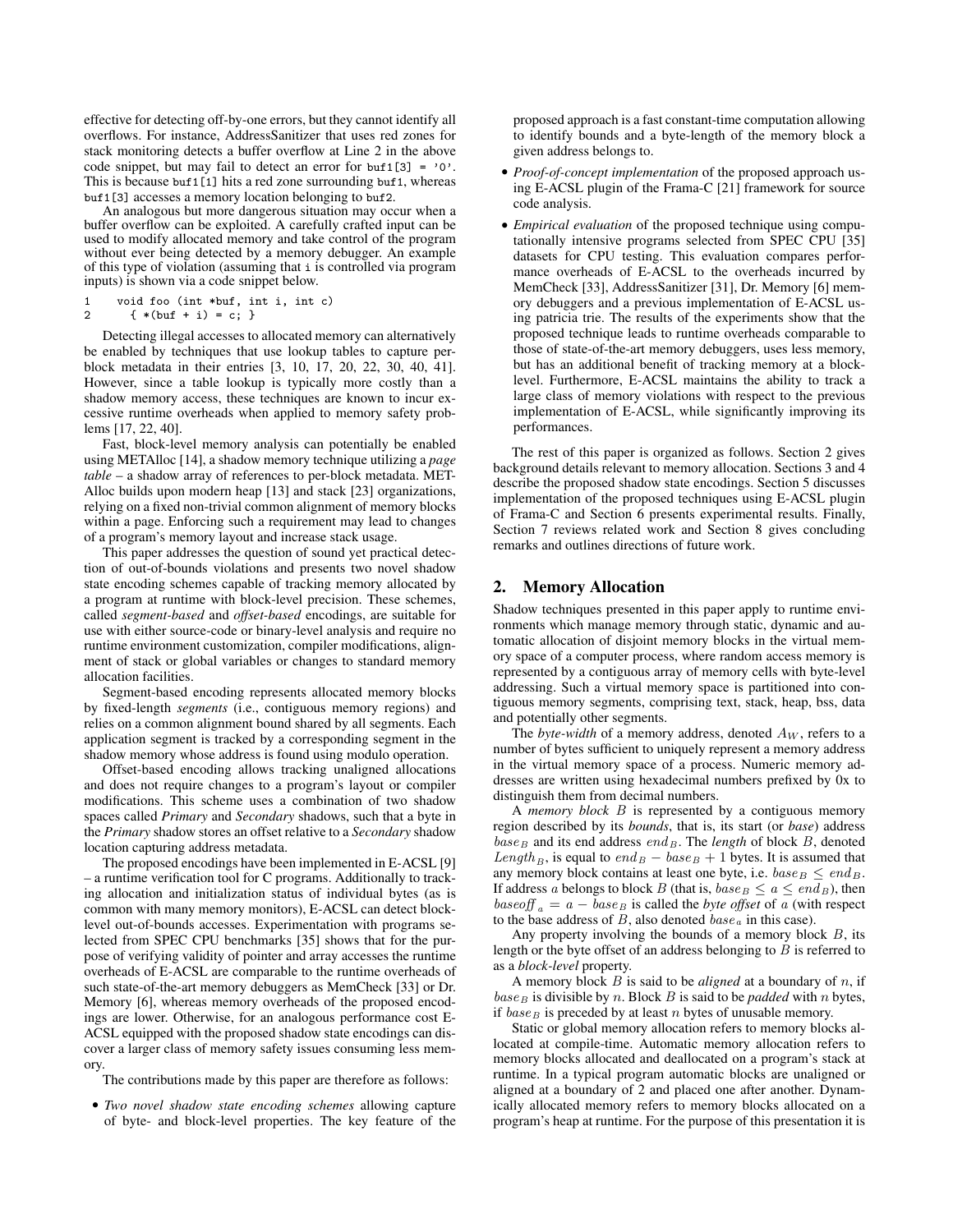

<span id="page-2-1"></span>Figure 1. (a) Segment-based representation of an allocated memory block B, and (b) its shadow representation, where  $A_W$  denotes the byte-width of a memory address and  $H_{seq}$  is the byte-length of an application segment.

assumed that dynamically allocated memory blocks are aligned at some boundary  $A_{bnd}$  and padded with at least  $2\times A_W$  bytes.

## <span id="page-2-0"></span>3. Segment-Based Shadow State Encoding

This section introduces *segment-based* shadow state encoding applicable for aligned allocation of memory blocks.

#### <span id="page-2-3"></span>3.1 Segment-Based Representation of Memory Blocks

Any memory block can be represented using equal-length segments (i.e., contiguous memory regions) as shown in Figure [1\(](#page-2-1)a). Let  $H_{seq} \geq 0$  denote the byte-length of a segment. A memory block B of L bytes in length is represented by a *meta-segment* and  $N = [L/H_{seg}]$  block segments, where  $[x]$  denotes the smallest integer greater than or equal to  $x$ . Block segments are numbered  $1, 2, \ldots, N$  from left to right. The base address of the  $i^{\text{th}}$  segment is given via  $base_B + (i - 1) \times H_{seq}$ . The first block segment is called the *base segment*. It is preceded by the meta-segment whose base address is  $a - H_{seg}$ .

The meta-segment and, for the case when  $L$  is not divisible by  $H_{seg}$ , the  $H_{seg} - (L \mod H_{seg})$  trailing bytes of the last segment, belong to unallocated space. Memory overhead of segment-based representation of a memory block  $B$  using  $H_{seg}$ -byte segments is thus  $H_{seg}$  if L is divisible by  $H_{seg}$ , and  $2 \times H_{seg} - (L \mod H_{seg})$ bytes otherwise.

A concrete example of a segment-based representation of an allocated memory block  $B$  of 40 bytes with base address  $0x100$ using 16-byte segments is shown via Figure [2\(](#page-2-2)a). Address intervals [0xF0, 0xFF] (meta-segment) and [0x128, 0x12F] are unallocated.

#### <span id="page-2-4"></span>3.2 Shadow Memory Structure

This section details the shadow state encoding. The general scheme is given in Figure [1](#page-2-1) and a concrete example in Figure [2.](#page-2-2) We assume that an application block  $B$  is tracked by a shadow block  $B'$ , such that for each segment in  $B$  there is corresponding segment in  $B'$ . Segments in  $B'$  can be scaled. Let  $H_{seg}$  and  $S_{seg}$  denote the lengths of application and shadow segments respectively.

Assumptions. Segment-based shadow state encoding requires that application memory blocks be aligned at a boundary  $A_{bnd}$  divisible by an application segment length  $H_{seg}$ . The purpose of this requirement is twofold. Firstly, it guarantees that application segments do not overlap. Secondly, it makes it possible to find a segment base address using modulo operation. Indeed, in this case for an address  $addr$  belonging to a segment of  $B$ , the base address of the segment is  $addr - (addr \mod H_{seg}).$ 

The proposed encoding also requires every application block be to padded with at least  $H_{seg}$  bytes to reserve space for a metasegment. It should be noted that in practice such requirements (i.e., aligned allocation and padding) do not present an issue.



<span id="page-2-2"></span>Figure 2. (a) A segment-based representation of a memory block B of length  $L=40$  bytes and base address 0x100 by segments of size  $H_{seg}=16$ bytes, and (b) its shadow representation with address-width  $A_W = 8$  bytes and compression ratio 1:1 (i.e.  $S_{seg} = H_{seg}$ ). "Undef" marks unused regions.

We also assume that the length of a shadow segment  $S_{seg}$  cannot be less than  $2\times A_W$  bytes. Shadow segments that are not a part of the shadow representation of an allocated block are zeroed out.

There is no length-related limitation for application memory segments, but there is a correspondence between lengths of application and shadow segments and shadow compression ratio. Shadow compression ratio is defined by  $H_{seg}$ :  $S_{seg}$ . That is, longer application segments lead to more compact shadow memory. However, due to per-block memory overhead of a segment-based representation (cf. Section [3.1\)](#page-2-3), an increase in an application segment length also increases memory overhead. For instance, in a 32-bit system 8-byte application segments allow for shadowing of 1 application byte by 1 shadow byte. Allocation of a memory block of L bytes then additionally requires 8 bytes if L is divisible by 8, and  $16 - (L \mod 8)$ bytes otherwise. Application segments of 32 bytes allow to reduce the amount of shadow memory by the factor of 4, however perblock overhead then increases to 32 bytes for blocks whose lengths are divisible by 32, and to  $64 - (L \mod 32)$  bytes otherwise.

Meta-Segment Encoding. The meta-segment  $M'$  of the shadow block  $B'$  tracking  $B$  is encoded as follows (cf. Figure [1\)](#page-2-1):

- The lower  $A_W$  bytes of  $M'$  are zeroed-out (to indicate an unallocated segment).
- The  $A_W$  bytes of  $M'$  following its lower  $A_W$  bytes store the byte-length of B.
- The remaining bytes of  $M'$  (if any) are unused.

Block-Segment Encoding. A block-segment  $S'$  of the shadow block  $B'$  tracking  $B$  is used as follows (cf. Figure [1\)](#page-2-1):

- The lower  $A_W$  bytes of  $S'$  capture the offset from the base address of  $B'$  to the base address of  $S'$  incremented by one. Thus, a non-zero value indicates that at least the first byte of the corresponding application segment is allocated.
- The  $H_{seg}$  bits following the lower  $A_W$  bytes of  $S'$  capture perbyte initialization of the corresponding segment from  $B$ . The  $i^{\text{th}}$  bit in the shadow segment following its first  $A_W$  bytes is set to 1 whenever the  $i^{\text{th}}$  byte in the corresponding application memory segment is initialized.
- The remaining higher bytes of  $S'$  (if any) are unused.

Encoding Example. Figure [2](#page-2-2) illustrates segment-based shadow state encoding of a 40-byte application memory block B tracked via shadow block  $B'$ . This example assumes 64-bit architecture, shadow compression ratio of 1:1, 16-byte segments and an alignment bound of 16.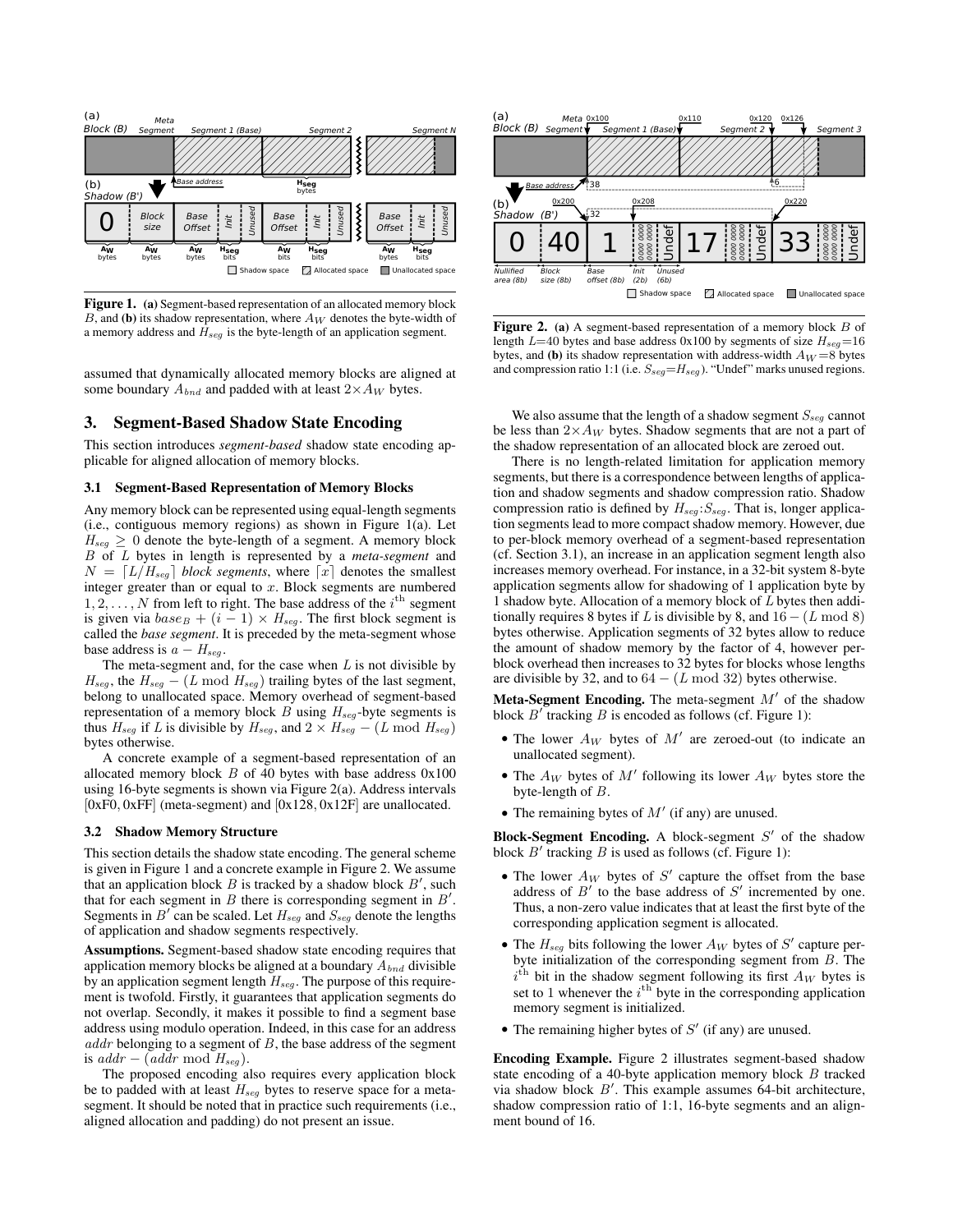Both  $B$  and  $B'$  are represented by a meta-segment and three 16-byte block segments. The lowest 8 bytes of the shadow metasegment are nullified (indicating an unallocated segment) and its highest 8 bytes store the byte-length of B. Further, the lowest 8 bytes of each block segment in  $B'$  store a byte offset from the base address of this segment to the base address of the shadow block incremented by one. The following 16 bits store per-byte initialization status of the corresponding application segment. The example assumes that  $B$  is not initialized. Finally, the remaining 6 bytes of each block segment in  $B'$  are unused.

#### <span id="page-3-3"></span>3.3 Computing Block-Level Properties of an Address

Let  $addr$  be an address belonging to an application memory block shadowed as described in Section [3.2.](#page-2-4) One of the key features of a segment-based representation is that the base address of the segment *addr* belongs to can be computed by modulo operation. One can thus use the offset stored by the corresponding shadow segment to compute the base address ( $base_{addr}$ ) of the memory block addr belongs to and retrieve the byte-length of that block stored by the shadow meta-segment. Finally, one can subtract  $base_{addr}$  from addr to arrive to its byte offset. This section further gives detailed explanations on how to use the segment-based shadow state encoding to compute block-level properties of a memory address.

- Let  $ReadNum(a)$  denote retrieving a number stored in the  $A_W$ bytes starting at some memory address a,
- $ReadBit(a, i)$  denote retrieving 0 or 1 value stored in the i<sup>th</sup> bit past some memory address a,
- $Shadow(a)$  be a mapping translating the base address a of an application segment into the base address of the corresponding shadow segment,
- $Uspace(s)$  be a mapping<sup>[1](#page-3-1)</sup> translating base address s of a shadow segment into the base address of the corresponding application segment.

The length of the memory block addr belongs to, the base address of that block, the byte offset of addr and its initialization status can be computed as follows (cf. Figure [3\)](#page-3-2). Offset of *addr* relative to the base address of its segment:

<span id="page-3-5"></span>
$$
segoff_{addr} = addr \bmod H_{seg} \tag{1}
$$

Base address of the segment addr belongs to:

$$
seg_{addr} = addr - segoff_{addr} \tag{2}
$$

Base address of the shadow segment  $seg_{addr}$ :

$$
seg_{sh} = Shadow(seq_{addr})
$$
 (3)

Offset from the base address of the shadow segment to the base address of the shadow block:

$$
baseoff_{sh} = ReadNum(seq_{sh}) - 1
$$
 (4)

Base address of the shadow block  $seq_{sh}$  belongs to:

$$
base_{sh} = seg_{sh} - baseoff_{sh} \tag{5}
$$

Length of the memory block *addr* belongs to:

$$
Length = ReadNum(base_{sh} - S_{seg} + A_W)
$$
 (6)

Base address of the memory block addr belongs to

<span id="page-3-6"></span>
$$
base_{addr} = Uspace(base_{sh}) \tag{7}
$$

Byte offset of addr within its block:

$$
baseoff_{addr} = addr - base_{addr} \tag{8}
$$



<span id="page-3-2"></span>Figure 3. Computing block-level properties using segment-based shadow state encoding of allocated memory (Section [3.3\)](#page-3-3).

An application memory address  $addr$  is identified as belonging to a program's allocation if:

<span id="page-3-4"></span>
$$
ReadNum(seq_{sh}) \neq 0 \text{ and } 0 \leq baseoff_{addr} < Length \qquad (9)
$$

It should be noted that addr can belong to a partially allocated segment. Thus, to detect whether *addr* is allocated one first needs to identify whether *addr* lies within a segment which belongs to an allocated block, and if so, further check that the byte offset of addr is not greater than the length of this block  $(cf. (9))$  $(cf. (9))$  $(cf. (9))$ .

An application memory address addr is identified as initialized by a previous write if:

<span id="page-3-7"></span>*addr* belongs to a program's allocation, and  
\n*ReadBit*(
$$
seg_{sh} + Aw
$$
,  $segoff_{addr}$ ) = 1 (10)

## 3.4 Numeric Example

This section now presents a concrete example of computations discussed in Section [3.3](#page-3-3) using example of Figure [2](#page-2-2) which encodes a 40-byte application memory block  $B$  by a shadow block  $B'$ . Assume that B starts at address 0x100, while  $Shadow(a) = a +$ 0x100, and  $Uspace(sh) = sh - 0x100$ . Consequently  $B^{\prime}$  starts at address 0x200.

Consider a memory location at address addr of 0x126 (38 bytes past the base address of  $B$ ). Applying Equations [\(1\)](#page-3-5)–[\(8\)](#page-3-6), one can compute the length of the memory block addr belongs to, the base address of that block and the byte offset of 0x126 as follows:

$$
segoff_{addr} = 0x126 \mod 16 = 6,
$$
  
\n
$$
seg_{addr} = 0x126 - 6 = 0x120,
$$
  
\n
$$
seg_{sh} = Shadow(0x120) = 0x220,
$$
  
\n
$$
base_{sh} = ReadNum(0x220) - 1 = 33 - 1 = 32,
$$
  
\n
$$
base_{sh} = 0x220 - 32 = 0x200,
$$
  
\nLength = ReadNum(0x200 - 16 + 8) = 40,  
\n
$$
base_{addr} = Useace(0x200) = 0x100,
$$
  
\n
$$
base_{addr} = 0x126 - 0x100 = 0x26.
$$

Thus, by [\(9\)](#page-3-4), 0x126 is identified as belonging to a program's allocation. Finally, one can compute initialization status of 0x126 using [\(10\)](#page-3-7). Since 0x126 is the  $7<sup>th</sup>$  byte in its application segment (i.e., at offset 6), its initialization is tracked by the  $7<sup>th</sup>$  bit past  $seq_{sh} + Aw = 0x228.$ 

Consider now the address 0x12A. Applying Equations [\(1\)](#page-3-5)–[\(9\)](#page-3-4), one can establish that it belongs to a partially allocated segment, but lies past the end of B and therefore does not belong to allocation.

## <span id="page-3-0"></span>4. Offset-Based Shadow State Encoding

Unlike heap allocation, blocks allocated on a program's stack are typically not aligned. Since stack blocks are often small, introducing alignment sufficient to apply the segment-based shadow state encoding discussed in the previous section is likely to introduce

<span id="page-3-1"></span> $1$  Shadow and Uspace can be seen as inverse mappings of the form  $a \mapsto$  $a \times Scale + Offset$  with suitable values of *Scale* and *Offset*.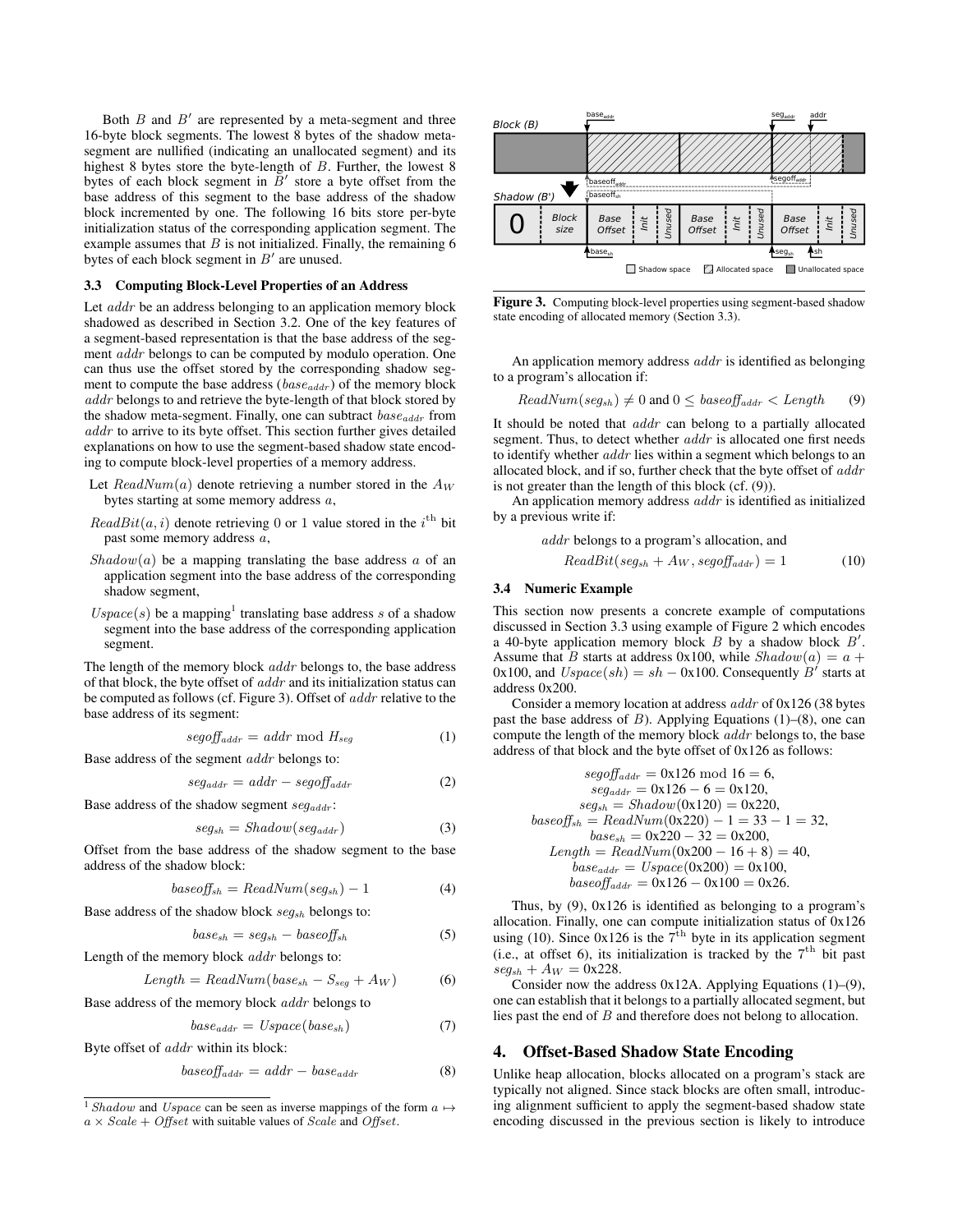| Code           | (Len, Off) | Code | (Len, Off) | Code | (Len, Off) |
|----------------|------------|------|------------|------|------------|
| 1              | (1,0)      | 13   | (5, 2)     | 25   | (7, 3)     |
| $\overline{2}$ | (2,0)      | 14   | (5,3)      | 26   | (7, 4)     |
| 3              | (2,1)      | 15   | (5, 4)     | 27   | (7, 5)     |
| 4              | (3,0)      | 16   | (6, 0)     | 28   | (7, 6)     |
| 5              | (3,1)      | 17   | (6, 1)     | 29   | (8,0)      |
| 6              | (3, 2)     | 18   | (6, 2)     | 30   | (8,1)      |
| 7              | 4,0)       | 19   | (6, 3)     | 31   | (8, 2)     |
| 8              | (4, 1)     | 20   | (6, 4)     | 32   | (8, 3)     |
| 9              | (4, 2)     | 21   | (6, 5)     | 33   | (8, 4)     |
| 10             | (4,3)      | 22   | (7,0)      | 34   | (8, 5)     |
| 11             | (5,0)      | 23   | (7,1)      | 35   | (8, 6)     |
| 12             | (5,1)      | 24   | (7, 2)     | 36   | (8,7)      |

<span id="page-4-0"></span>Table 1. Mapping of primary shadow codes to block lengths and byte offsets.

significant memory overhead. This section describes an alternative *offset-based* encoding scheme for tracking unaligned memory blocks.

## 4.1 Shadow Memory Structure

In the offset-based encoding application memory is shadowed via two shadow spaces both of which shadow one byte of application memory by one byte of shadow memory. This paper refers to these shadow spaces as to *primary* and *secondary* shadows.

## 4.1.1 Primary Shadow

Each byte of an application memory block  $B$  is tracked by a primary shadow byte of the following structure.

The 6 lower bits of a primary shadow byte store *shadow status code* of the application byte it tracks. Shadow status codes are given by numbers ranging from 0 to 63, such that the shadow status code  $sh_{stat}$  tracking application address  $addr$  has the following interpretation:

- if the value of  $sh_{stat}$  is 0, then  $addr$  is unallocated.
- if the value of  $sh_{stat}$  is between 1 and 36, then  $addr$  belongs to an allocated memory block whose length is less than or equal to 8 bytes. In this case the value of  $sh_{stat}$  encodes the length of B and the byte offset of addr using the mapping of Table [1.](#page-4-0)
- if the value of  $sh_{stat}$  is between 48 and 63, then  $addr$  belongs to an allocated memory block whose length is greater than 8 bytes and the value of  $sh_{stat}$  decremented by 48 indicates an offset relative to a location in the secondary shadow where the length and the byte offset of addr are stored (as further explained in Section [4.1.2\)](#page-4-1).
- Status code values ranging from 37 to 47 are unused.

The 7<sup>th</sup> highest bit of a primary shadow byte stores initialization status of the application byte it shadows, where 1 denotes an initialized byte and  $\overline{0}$  denotes uninitialized. The  $8^{\text{th}}$  highest bit of a primary shadow byte is unused.

Encoding Example. Figure [4](#page-5-1) illustrates segment-based encoding for an allocated byte and a 4-byte memory block  $B$ . Since  $B$  is less than 9 bytes, it has no secondary shadow representation.

#### <span id="page-4-1"></span>4.1.2 Secondary Shadow

The secondary shadow tracks offsets and lengths of application blocks whose lengths are greater than 8 bytes. Application blocks whose lengths are less than or equal to 8 bytes are not represented in the secondary shadow. An application block of  $L$  bytes  $(L > 8)$ is tracked by an equal size block in the secondary shadow divided into 8-byte segments such that:

- the 4 lower bytes of each secondary shadow segment capture the length of the shadowed block, and
- the 4 higher bytes of each secondary shadow segment store an offset from the base address of the segment to the base address of the secondary shadow block.

The trailing  $L \mod 8$  bytes of the secondary shadow block mapped to an application-space block are unused.

Encoding Example. Figure [5](#page-5-2) illustrates segment-based shadow state encoding for an 18-byte memory block B with base address  $0x100$ , tracked by primary shadow block  $B'$  and a secondary shadow block  $B''$ . For the purpose of this example, access to primary and secondary shadow regions is enabled using displacement of an address by offsets 0x100 and 0x200 respectively.

Secondary shadow block  $B''$  is represented by two 8-byte segments and two unused trailing bytes. 4 lower bytes of each segment in  $B''$  store the length of  $B$  and 4 higher bytes store an offset from the base address of a segment to the base address of  $B''$ .

Each byte in the primary shadow block  $B'$  stores a shadow status code capturing an offset to the base address of the nearest shadow segment. That is, using an offset in the primary shadow one can access a location in the secondary shadow to determine the length of the tracked block.

#### <span id="page-4-2"></span>4.2 Computing Block-Level Properties of an Address

Let *addr* be an application address belonging to an allocated memory block shadowed using offset-based shadow state encoding. This section explains how to compute its block-level properties.

- Let  $\text{Shadow}_{\text{prim}}(a)$  be a mapping translating an application address a into a corresponding address in the primary shadow,
- $Shadow_{sec}(a)$  be a mapping translating an application address a into a corresponding address in the secondary shadow,
- $Uspace_{prim}(s)$  be a mapping translating a primary shadow address s into a corresponding application-space address,
- $Uspace_{sec}(s)$  be a mapping translating a secondary shadow address s into a corresponding application-space address,
- $ReadStat(a)$  denote reading a number stored in the 6 lower bits of a memory location given by address a, and
- $ReadInt(a)$  denote reading a number stored in the 4 bytes starting at address a.

The length of the memory block *addr* belongs to, the base address of that block and the byte offset of addr can be found using its shadow status code  $sh_{stat}$ . It is computed as the number stored in the 6 lower bits of the primary shadow byte mapped to  $\alpha ddr$ :

$$
sh_{stat} = ReadStat\ (Shadow_{prim}(addr))
$$

Remaining computations depend on the value of  $sh_{stat}$ .

If the value of  $sh_{stat}$  is 0, then  $addr$  is unallocated.

If the value of  $sh_{stat}$  is between 1 and 36, then the length of the memory block and the byte offset of *addr* are found as shown in Table [1.](#page-4-0) The base address of the block addr belongs to can be obtained by subtracting the byte offset of addr from addr.

If the value of  $sh_{stat}$  is between 48 and 63, then properties are computed as follows:

Base address of a secondary shadow segment tracking  $addr$ :

$$
sh_{sec} = Shadow_{sec}(addr) - (sh_{stat} - 48)
$$
 (11)

Length of the memory block addr belongs to:

<span id="page-4-4"></span><span id="page-4-3"></span>
$$
Length = ReadInt(sh_{sec})
$$
 (12)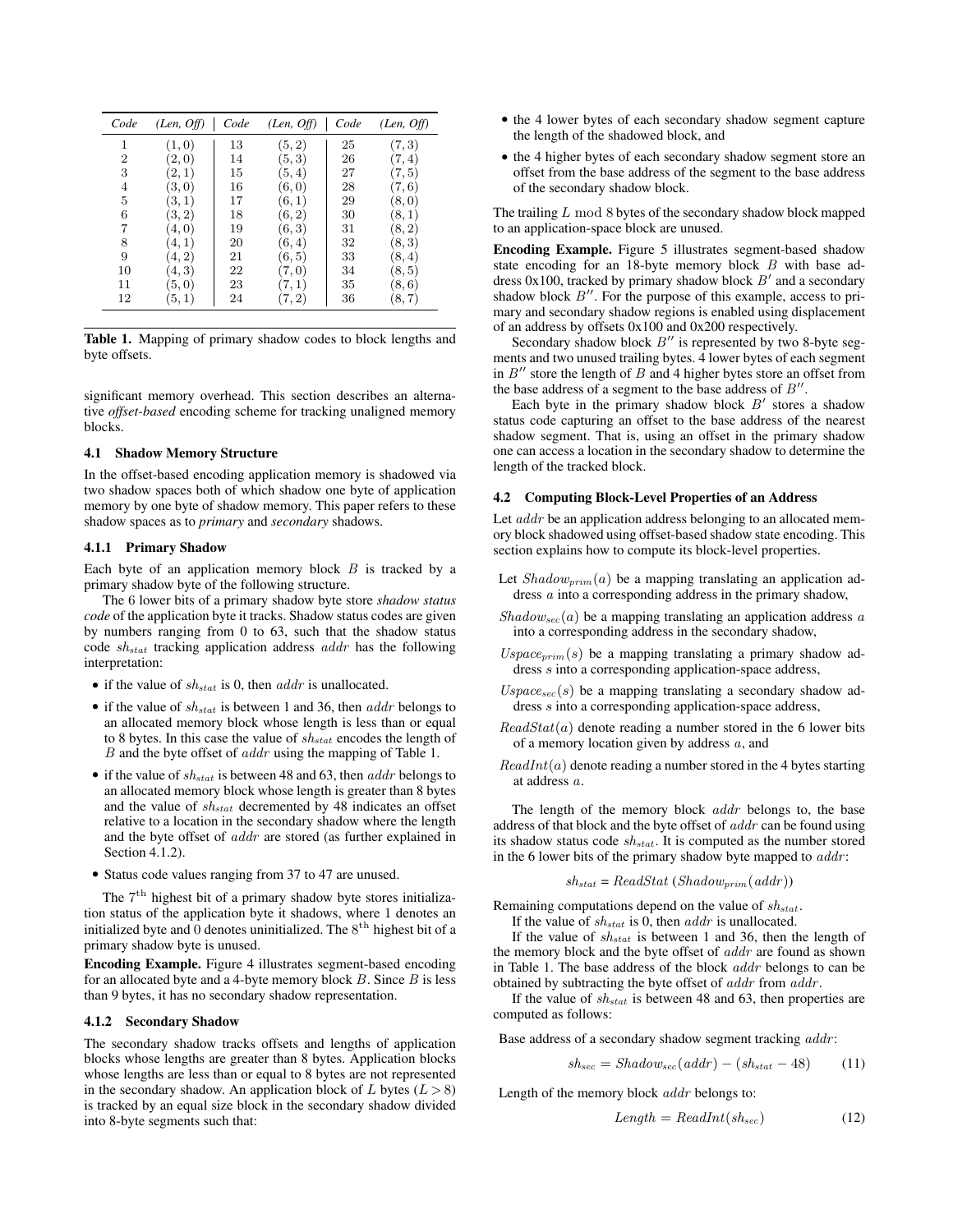

<span id="page-5-1"></span>Figure 4. Offset-based encoding of an unallocated byte at address 0xFF followed by an allocated block of 4 bytes with base address 0x100.



<span id="page-5-2"></span>Figure 5. Offset-based encoding of an 18-byte memory block starting at address 0x100. Shadow status codes (48-57) in the primary shadow block (below) indicate offsets (0-9) used to find base addresses of nearest secondary shadow segments.

Base address of the memory block *addr* belongs to:

$$
base_{addr} = Uspace_{sec}(sh_{sec}) - ReadInt(sh_{sec} + 4) \quad (13)
$$

Byte offset of addr within its block:

<span id="page-5-4"></span>
$$
baseoff_{addr} = addr - base_{addr} \tag{14}
$$

#### 4.3 Numeric Examples

This section now presents two concrete examples showing computations discussed in Section [4.2.](#page-4-2)

Shadowing a Short Block. Consider example encoding of a 4 byte block illustrated by Figure [4.](#page-5-1) The computations are directly based on the shadow status code and Table [1.](#page-4-0) For instance, for application address  $addr = 0x102$ , shadow status code 9 indicates that 0x102 belongs to a block of 4 bytes and its byte offset is 2. Thus,  $base_{addr} = 0x102 - 2 = 0x100$ . Finally, the initialization status of  $0x102$  can be determined via the  $7<sup>th</sup>$  highest bit (here, set to 1) of the primary shadow byte address 0x102 is mapped to.

Shadowing a Long Block. Consider example encoding discussed in Section [4.1.2](#page-4-1) and illustrated by Figure [5,](#page-5-2) where an 18-byte block B is tracked via primary and secondary shadow blocks  $B'$  and  $B''$ respectively. The example considers  $Shadow_{prim}(a) = a + 0x100$ ,  $Uspace_{prim}(sh) = sh - 0x100$ ,  $Shadow_{sec}(a) = a + 0x200$ , and  $Uspace_{sec}(sh) = sh - 0x200.$ 

Consider application address  $addr = 0x10F$ . Shadow status code mapped to 0x10F in the primary shadow (i.e., at address 0x20F) is 55, which indicates that 0x10F belongs to a memory block whose length is greater than 8 bytes.

Applying [\(11\)](#page-4-3) and [\(12\)](#page-4-4), one can compute the base address of a secondary shadow segment storing B's length and read this length:

$$
sh_{sec} = Shadow_{sec}(0x10F) - (55 - 48) = 0x308,
$$
  
Length = ReadInt(0x308) = 18

The offset from the base address of the secondary shadow segment to the base address of the secondary shadow block  $B''$  is stored in the 4 higher bytes of the segment (i.e.,  $ReadInt(0x308 +$ 4)). The base address of  $B$  is then obtained by using the offset to compute the base address of the secondary shadow block and mapping it back to an application address using [\(13\)](#page-5-3):

$$
base_{addr} = Uspace_{sec}(0x308) - ReadInt(0x308 + 4)
$$
  
= 0x108 - 8 = 0x100

Finally, the byte offset of 0x10F is found by applying [\(14\)](#page-5-4):

$$
baseoff_{addr} = 0 \times 10F - 0 \times 100 = 15
$$

## <span id="page-5-0"></span>5. Implementation

Segment- and offset-based shadow state encodings detailed in Sections [3](#page-2-0) and [4](#page-3-0) have been implemented in the Frama-C plug-in called E-ACSL [\[9\]](#page-10-21). Frama-C [\[21\]](#page-10-23) is an open-source framework for analysis of C programs. E-ACSL plug-in is a runtime verification tool that accepts a C program  $P$  annotated with formal specifications written in the E-ACSL specification language and generates a new program  $P'$  that fails at runtime whenever an annotation is violated. If for a given program execution every annotation is satisfied,  $P'$  is functionally equivalent to  $P$ . Otherwise said, E-ACSL inserts inline monitors generated from formal specifications. These specifications can either be provided by the end-user, or automatically generated by another tool. For instance, RTE plug-in [\[1\]](#page-10-24) of Frama-C can automatically generate such annotations for most undefined behaviors (e.g., memory violations and arithmetic overflows). Monitors generated by E-ACSL plug-in are able to track them automatically. Among others, formal specifications include memory-related annotations such as \valid(p), \initialized(p), \base\_addr(p), \block\_length(p), and \offset(p). For a given pointer  $p$ , they respectively denote the validity of  $p$ , whether the value pointed to by  $p$  has been initialized, the base address of the memory block p belongs to, byte-length of that block and the byte offset of  $p$  relative to the base address.

<span id="page-5-3"></span>Predicates of the E-ACSL specification language can be used to detect out-of-bounds violations. For instance, for a dereference \*(p+i) the E-ACSL expression \base\_addr(p) == \base\_addr(p+i) specifies that  $p+i$  belongs to the same memory block that p points to. This detects an out-of-bounds access if both p and p+i point to two different allocated areas. The E-ACSL specification language can express a large variety of contract properties (see [\[9\]](#page-10-21)) that go far beyond out-of-bounds checks, where block-level properties can be also very useful. For instance, for a C standard library call  $q = \text{strchr}(\text{str}, c)$  returning a pointer to the first occurrence of character c in the string str, one can specify that q belongs to the same memory block as str but with a greater offset:

 $\verb+\base-addr(str) == \base\_addr(q) & \offset(str) <= \offset(q),$ and that c does not appear in string str before q:

$$
\forall for all integer i, 0 \le i \le \offset(q) - \offset(str)
$$
\n
$$
==> str[i] != c.
$$

In order to support E-ACSL memory predicates, code generated by E-ACSL relies on a C runtime memory library (RTL): memory modifications of the program are stored in the RTL by the monitor, while checking annotations corresponds to querying it. Before program instrumentation, static analysis is performed to safely remove unnecessary memory instrumentation to improve efficiency of the monitor [\[18\]](#page-10-25). RTL was initially implemented using a Patricia trie (a compact prefix tree) [\[22\]](#page-10-16) that stores block metadata in its leaves and uses base addresses of memory blocks as keys associated with trie nodes. Routing from the root to a leaf is ensured by internal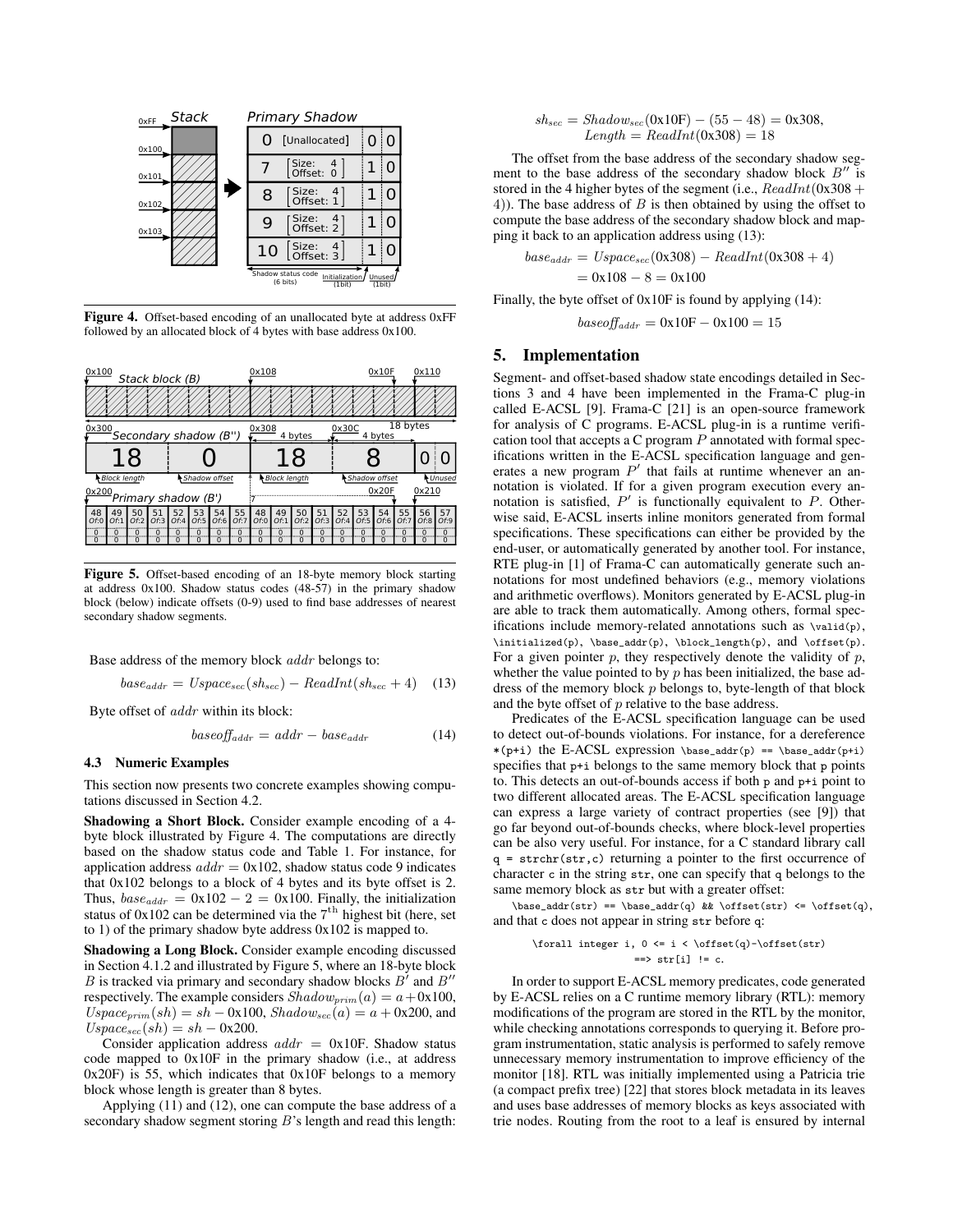nodes, each of which contains the greatest common prefix of base addresses stored in its successors. The Patricia trie was replaced by an implementation of memory shadowing described in Sections [3](#page-2-0) and [4](#page-3-0) without modifying the E-ACSL code generator.

The current implementation of RTL uses segment-based encoding to shadow memory on a program's heap, while offset-based encoding has been adopted for tracking of automatic and static allocations. To enforce alignment and padding required by the segmentbased encoding, a customized jemalloc [\[12\]](#page-10-26) memory allocator has been used. The present implementation supports both 32-bit and 64-bit architectures. The former case has 4-byte address-width and uses 8-byte segments and an alignment bound of 8, while the latter has 8-byte address-width and uses 16-byte segments and an alignment bound of 16. In both cases compression ratio is 1:1.

Shadow memory implemented by the present RTL is based on a direct mapping scheme and represented by 5 disjoint regions: a shadow space tracking the heap, and primary and secondary shadow spaces tracking stack and global memory. Switching between different shadow spaces is enabled by range checking. At runtime an address is first identified as belonging to stack, heap or global memory by testing its value against recorded address ranges of respective memory segments, then, an appropriate encoding is selected to compute properties of the address.

Practical application of the segment- and offset-based encodings is investigated in the following section that reports on experimentation of the present E-ACSL implementation using SPEC CPU benchmarks [\[35\]](#page-10-22).

## <span id="page-6-0"></span>6. Experimental Results

Experiments presented in this section focus on runtime and memory overheads incurred by E-ACSL implementation of segmentand offset-based shadow state encodings for a problem of spatial memory safety in C programs.

## 6.1 Objectives and Experimental Setup

The main research question addressed by the experimentation is to identify overhead costs of memory tracking using segmentand offset-based shadow state encodings with respect to runtime overheads incurred by state-of-the-art monitoring techniques for a problem of checking validity of pointer and array accesses.

The above research question is investigated using an experiment that compares runtime and memory overheads of an implementation of the present approach incurred during monitoring of programs selected from SPEC CPU datasets with overheads of AddressSanitizer [\[31\]](#page-10-2), Dr. Memory [\[6\]](#page-10-4), MemCheck [\[33\]](#page-10-5) and patricia trie implementation of E-ACSL [\[22\]](#page-10-16). For brevity, E-ACSL implementations using shadow memory and patricia trie are referred to E-ACSL-Shadow and E-ACSL-Trie respectively.

During the present experimentation a series of executions of original and instrumented (or monitored) programs were performed and their runtimes and memory consumption measured. A runtime of a program accounts for real time between the program's invocation and its termination, whereas memory consumption indicates maximum resident set size (RSS) of the process during its lifetime. Further, runtime and memory overheads of instrumented (or monitored) programs relative to the execution time and memory consumption of uninstrumented programs were calculated. To account for variance due to external factors, such as test automation process or system I/O, the overheads were calculated using an arithmetic mean over 10 runs of the modified and the original executables.

Programs monitored using E-ACSL-Shadow and E-ACSL-Trie were instrumented using E-ACSL annotations validating safety of pointer or array accesses. The annotations were generated automatically by the RTE plugin of Frama-C (cf. Section [5\)](#page-5-0). For runs of AddressSanitizer, Dr. Memory and MemCheck, which make use of

|                         | $E-ACSL$ | ASAN | <b>MCHECK</b> | <b>DRMEM 32/64</b> |
|-------------------------|----------|------|---------------|--------------------|
| <b>Heap Tracking</b>    |          |      |               |                    |
| <b>Stack Tracking</b>   |          |      |               | $+$                |
| Global Tracking         |          |      |               |                    |
| Allocation              |          |      |               | $^{+}$             |
| Initialization          |          |      |               |                    |
| Pointer Init            |          |      |               |                    |
| <b>Bounds Check</b>     |          |      |               | $++$               |
| Arith. Overflow         |          |      |               |                    |
| Read-only               |          |      |               |                    |
| <b>Block Properties</b> |          |      |               |                    |
| Heap Leak               |          |      |               |                    |

<span id="page-6-1"></span>Table 2. Properties tracked during experimentation.

built-in analyses, no external specifications were provided. Original and E-ACSL-instrumented programs were compiled using GCC.

AddressSanitizer executables were generated by its GCC branch version 5.4.0. Runs of MemCheck (version 3.10.1) and Dr. Memory (version 1.11.0-2) were performed using executables compiled from uninstrumented programs. Since current version of Dr. Memory does not support initialization checks in 64-bit executables (as reported by the tool), for evaluation of Dr. Memory both 64- and 32-bit binaries were used. 32-bit binaries were compiled on a 64 bit architecture using -m32 GCC flag. Overhead ratios of 32-bit executables under Dr. Memory monitoring were computed using uninstrumented runtimes of the same executables.

Table [2](#page-6-1) summarizes properties tracked by the tools during the present experimentation. Since different implementations of E-ACSL are equivalent with respect to the checked properties it is shown as a single instance. Here,  $+$  indicates that a feature is fully supported,  $-$  denotes unsupported functionality and  $\pm$  stands for partial support. All tools used during the experimentation enable tracking of heap memory. E-ACSL, AddressSanitizer and Dr. Memory also monitor stack and global memory, whereas Mem-Check does not. MemCheck enables checking of load and store instructions to detect use of unallocated memory and initialization errors. Dr. Memory enables similar checks, however does not presently support initialization checks in 64-bit executables. E-ACSL and AddressSanitizer check pointer dereferences and array subscripts for allocation errors, but do not check initialization of every read. It should be noted that even though E-ACSL supports arbitrary initialization checks this functionality has been disabled during experimentation. Instead, E-ACSL checked every dereferenced pointer to be initialized (denoted *Ptr Init*), while the rest of the tools did not. For detection of out-of-bounds AddressSanitizer, Dr. Memory and MemCheck use redzoning, and E-ACSL tracks precise bounds of allocated blocks. Since redzoning tries to detect out-of-bounds accesses using gaps between allocated block such an approach is unsound (indicated via  $\pm$  in Table [2\)](#page-6-1). Unlike the rest of the tools E-ACSL also checks arithmetic overflows in array subscripts, tracks read-only memory and computes block-level properties of memory addresses. Finally, all tools detect memory leaks. The present implementation of E-ACSL leak detection does not support tracking locations of leaked blocks.

This experimentation uses 17 C programs selected from SPEC CPU 2000 and 2006 datasets ranging from 74 to 36,037 (on average, 9,345) lines of code. Remaining C programs were rejected due to current limitations of E-ACSL instrumentation engine independent of the proposed encodings. Runs of SPEC programs were performed using inputs provided by the training input dataset of SPEC. The platform for all results reported here was 2.30GHz Intel i7 processor with 16Gb RAM, running Gentoo Linux. Time and memory consumption measurements were taken using GNU time tool.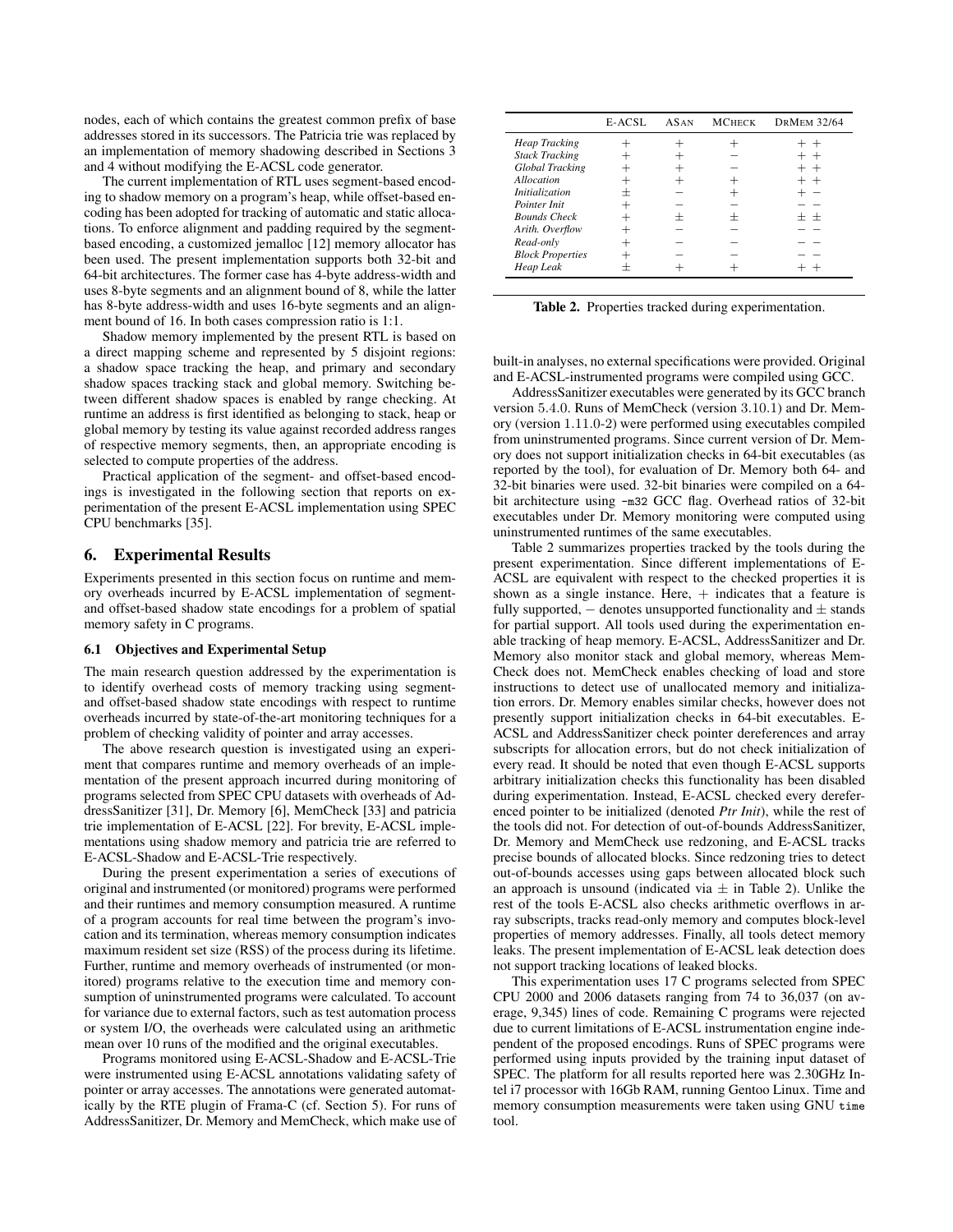

<span id="page-7-0"></span>Figure 6. Runtime overheads of SPEC CPU programs for E-ACSL-Shadow and E-ACSL-Trie.



<span id="page-7-1"></span>Figure 7. Runtime overheads of SPEC CPU programs for AddressSanitizer, MemCheck, Dr. Memory and E-ACSL-Shadow.

## 6.2 Runtime Overheads

Figure [6](#page-7-0) shows runtime overheads of E-ACSL-Shadow and E-ACSL-Trie relative to execution time of unobserved runs. Runtime overheads of E-ACSL-Shadow are approximately 19 times the normal execution with the highest spike of approximately 55 times in 181.mcf and the lowest overhead of approximately 8 times in 470.lbm. Runtime overheads of E-ACSL-Trie, ranging from 2 to approximately 662 times, have a mean of 77.5 times.

On average the runtime overheads of E-ACSL-Shadow are significantly lower than those of E-ACSL-Trie. One reason for such behaviour is that updating shadow memory is less expensive than trie lookups. Further, runtime overheads of E-ACSL-Trie increase proportionally to the number of tracked memory blocks. An increase in the number of tracked blocks results in an increase of a trie height that consequently contributes to the cost of a lookup. This is well demonstrated by over 600 times overhead in 183.equake and over 95 times overhead 456.hmmer, programs which allocate a large number of memory blocks. Note that in the runs of 999.specrand and 998.specrand programs the runtime overheads of E-ACSL-Trie are lower than those of E-ACSL-Shadow. This is because these programs are small (with execution time under 0.1 sec.) and E-ACSL-Shadow is penalized by the time required to initialize its shadow space.

Figure [7](#page-7-1) shows runtime overheads of E-ACSL-Shadow, AddressSanitizer, MemCheck and Dr. Memory relative to the normalized execution time of unobserved runs. Overheads of MemCheck, ranging from approximately 4.3 to 29.5 times the unobserved execution average to 15.49 times. The overheads AddressSanitizer are significantly lower, averaging to 1.58 times with the maximal overhead of 2.55 times in 456.hmmer. In runs of 64-bit executables



<span id="page-7-2"></span>Figure 8. Memory overheads of SPEC CPU programs for E-ACSL-Shadow and E-ACSL-Trie.

Dr. Memory has an average overhead of 3.59 times, a minimum of 1.19 and a maximum of 10 times. During monitoring of 32-bit binaries, however, this tool incurs significantly higher overheads with an average slow-down factor of 18 times and a highest spike of approximately 105 times in 181.equake. Such a difference in runtime overheads between 32- and 64-bit programs can be explained by unsupported initialization checks in 64-bit binaries.

It can be seen that runtime overheads of shadow techniques depend on encoding of shadow values and the number of runtime checks. The issue is demonstrated by the difference in overheads of MemCheck, which checks per-bit initialization and AddressSanitizer that monitors allocation of 8-byte sequences by 3 bits and does not detect initialization errors. Further, an increase in overhead of Dr. Memory during its 32-bit tracking (comparing to a 64-bit one) can be explained by additional initialization checks.

The experimentation shows that the runtime overheads of E-ACSL-Shadow are close (but on average higher) to those of 32-bit tracking MemCheck and Dr. Memory. Notably, block-level analysis of E-ACSL-Shadow brings the benefit of detecting a wider range of issues. For instance, E-ACSL-Shadow has detected an out-of-bounds stack access in 175.vpr, missed by the other tools. The issue discovered relates to using a stack buffer after the end of the scope of its definition has been reached. For fairness of the evaluation, when detecting such a violation the default behaviour of E-ACSL-Shadow was modified in order to report it but continue the execution of the program instead of stopping it. Further, even though the overheads of AddressSanitizer and 64-bit tracking of Dr. Memory are considerably lower, these tools do not track block properties and cannot identify memory violations involving accesses to uninitialized memory.

In summary, the results of this experimentation suggest that segment- and offset-based encodings solve the performance bottleneck of E-ACSL-Trie while being still capable of tracking memory at a block-level. Further, overhead results of E-ACSL-Shadow (avg. 19 times), that are close to MemCheck (avg. 15.49 times) and 32-bit tracking of Dr. Memory (avg. 18 times), indicate that the proposed technique can be used as a replacement for these tools adding the benefit of tracking memory at a block-level and detecting a wider range of runtime errors. Finally, the experimentation has shown that the overheads of E-ACSL-Shadow are still significantly higher that those of AddressSanitizer. This extra overhead, however, accounts for additional features such as tracking block boundaries.

#### 6.3 Memory Overheads

Figure [8](#page-7-2) shows memory consumption overheads of E-ACSL-Shadow and E-ACSL-Trie relative to memory consumption during executions of uninstrumented programs. On average, memory overheads of E-ACSL-Shadow are 2.48 times the unobserved ex-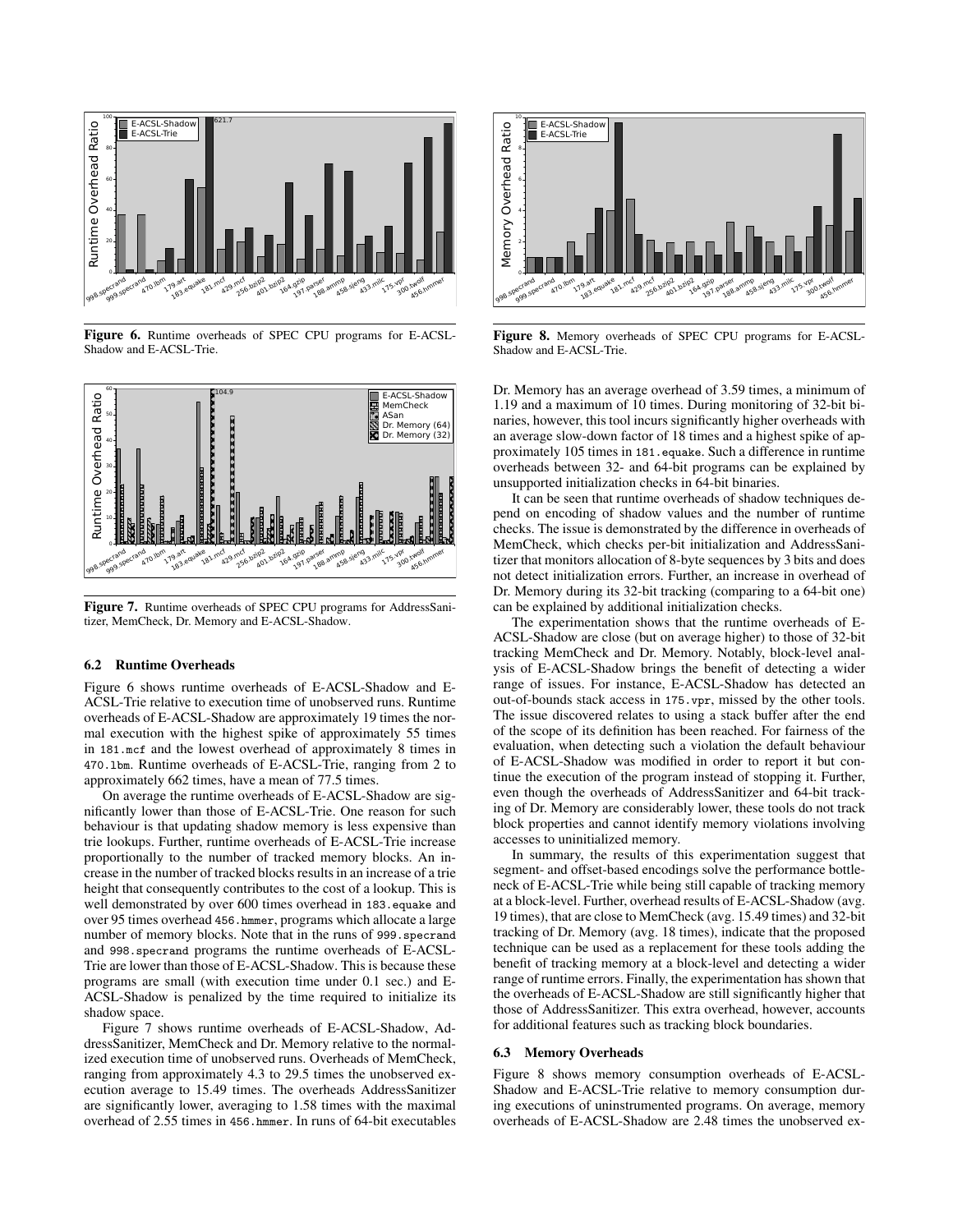

<span id="page-8-1"></span>Figure 9. Memory overheads of SPEC CPU programs for AddressSanitizer, MemCheck, Dr. Memory and E-ACSL-Shadow.

ecution with the maximum and minimal results of 1.01 and 4.74 times respectively. E-ACSL-Trie uses more memory, having the mean of 2.85 times, the maximum of 9.7 and the minimum of 1.01 times compared to memory consumption of unobserved programs. The results indicate that on average E-ACSL-Trie is less space efficient than E-ACSL-Shadow. Such a result in unexpected because E-ACSL-Trie uses a fixed amount of memory to represent the bounds of a memory block (48 bytes in the present experimentation), whereas memory overheads of E-ACSL-Shadow, increase proportionally to the overall amount of allocated memory. E-ACSL-Trie, however, is penalised in the runs where many small stack blocks are used, where fixed-size representation of E-ACSL-Trie requires more memory to track bounds of a block than offset-based encoding. For instance, to represent a 4-byte integer offset-based encoding requires uses 4 bytes, whereas E-ACSL-Trie needs 12 times that. This issue is demonstrated by 9.7 times space overheads in 183.equake and almost 9 times in 300.twolf.

Figure [9](#page-8-1) shows memory overheads of E-ACSL-Shadow, AddressSanitizer, MemCheck and Dr. Memory relative to the normalized memory consumption time of unobserved runs. On average the memory overheads of E-ACSL-Shadow (2.48 times) are the lowest of all tools, whereas MemCheck used more memory than the rest. The overheads of MemCheck, ranging from approximately 1.33 to 16.25 times the unobserved execution average to 5.95 times. The overheads AddressSanitizer are lower and average to 4.22 times with the minimal overhead of 1.04 times in 458.sjeng and the maximal overhead of 32.74 times in 456.hmmer. It should be noted that the average memory overhead of 4.22 times in runs of programs under AddressSanitizer instrumentation is also due to a memory consumption spike during a run of 456.hmmer. This spike can be explained by the use of so-called quarantine-zones, where the heap allocator tries to returns new addresses rather than reuse freed memory. In most runs the overheads of AddressSanitizer are lower. Without taking this result into account the average memory overhead ratio of AddressSanitizer drops to 2.44 times compared to memory consumption of unobserved programs. Notably, this result is similar to the overhead incurred by E-ACSL-Shadow (2.48 times). On average, Dr. Memory is more space efficient then AddressSanitizer in runs of both 32- and 64-bit executables. 64 bit tracking incurs an average overhead of 3.37 times, a minimum of 1.04 in 470.lbm and a maximum of 7.74 times in the run of 999.specrand. Monitoring 32-bit programs requires slightly more memory: 3.55 times on average, with the highest spike of approximately 7.83 times in a run of 300.twolf and the lowest result of 1.29 times in 470.lbm.

In summary, the results of the experiment measuring memory consumption overheads indicate that additional functionality of the proposed shadow state encoding capable of tracking block bounds compare favourably to shadow-based techniques that track fewer properties at runtime. One of the reasons for such behaviour is that the present technique does not use redzoning when monitoring stack memory. The offset-based approach used to track stack memory does not need to introduce additional gaps between the allocated stack blocks to detect bounds violations. Further, even though segment-based encoding uses a 1:1 compression ratio in the virtual memory space of an executing process,  $\frac{3}{8}$  of this memory is never used. An important factor contributing to higher overheads of AddressSanitizer, Dr. Memory and MemCheck is that they also use heap quarantine zones attempting to allocate memory at new addresses rather than reuse freed memory immediately. The implementation of the presented encoding relies on a different allocation strategy which makes use of freed memory and therefore is able to keep more compact representation of heap memory.

#### 6.4 Threats to Validity

One of the issues that may have skewed the validity of the obtained results is the choice of programs and input data used during this experimentation. Even though this experimentation used programs and inputs that are well suited for estimating runtime overheads of memory monitoring, different programs or input values may lead to different overhead results. Further, due to technical issues with source code analysis this experimentation excluded several SPEC CPU programs from the experiment. Using those programs may have also affected the obtained overhead results.

Another issue refers to an instantiation of the segment-based shadow state encoding. E-ACSL-Shadow uses 16-byte segments and a 1:1 compression ratio. Using a different segment size or compression ratio may have affected overhead results. Further, E-ACSL-Shadow uses a direct mapping scheme, where a program's heap is managed though a single shadow space and stack and global memory is tracked via two disjoint (primary and secondary) shadow spaces each. A different implementation, for instance via a segmented shadow mapping scheme may have also lead to different overhead results. Comparing such different implementations is future work.

#### <span id="page-8-0"></span>7. Related Work

This section now reviews related work focussing on techniques tracking memory state of an executing program at runtime for the purpose of detecting memory safety errors.

One of the oldest dynamic memory analysers (often referred to as memory debuggers) is Rational Purify [\[16\]](#page-10-1). Purify uses compiletime instrumentations to add additional instructions directly into object files. At runtime these instructions monitor memory accesses using shadow memory which tracks each byte of an application's memory by two bits denoting that byte's allocation and initialization. Memcheck [\[33\]](#page-10-5), a more recent memory debugger built atop Valgrind instrumentation platform [\[27,](#page-10-27) [28\]](#page-10-28), uses dynamic binary instrumentation (DBI) to instrument a program at runtime and shadow one byte of heap memory using 9 bits, such that one shadow bit is dedicated to storing allocation, while the remaining 8 bits track initialization with bit-precision. Even though MemCheck is one of the most popular tools for memory debugging (which is evident by its widespread use in large-scale projects [\[38\]](#page-10-7)), this tool incurs overheads of 20-40 times the normal execution and tracks only heap memory, thus missing safety issues related to use of a program's stack or global variables. Such issues are addressed by SGCheck [\[34\]](#page-10-29) – an experimental stack and global array overrun detector also built on top of Valgrind. Another notable memory debugger making heavy use of shadow memory is Dr. Memory [\[6\]](#page-10-4) based on Dynamo RIO DBI platform [\[7\]](#page-10-30). Similar to Purify, Dr. Memory dedicates 2 shadow bits for tracking an application's byte.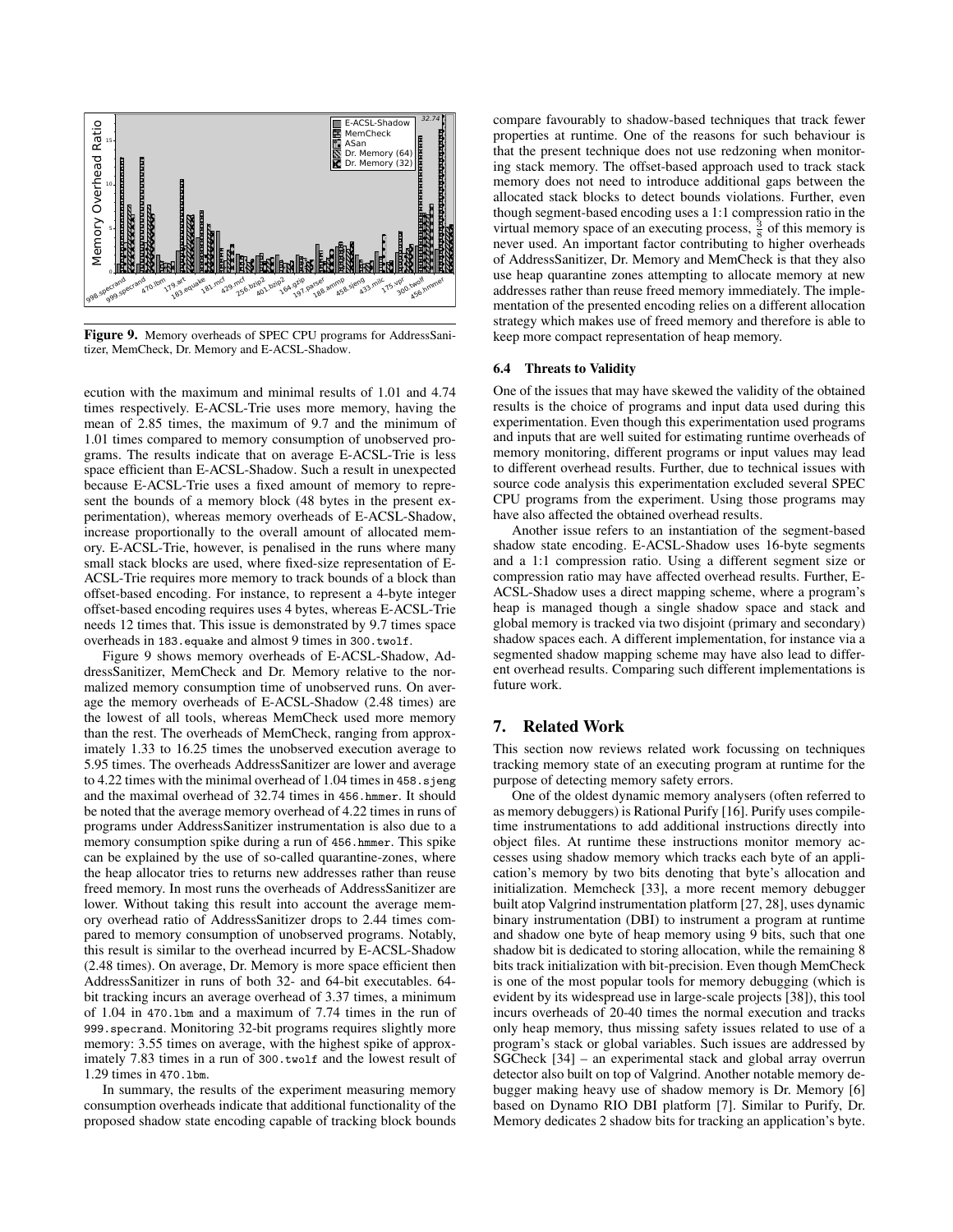Dr Memory incurs lower overheads than MemCheck, but tracks initialization with byte precision.

AddressSanitizer [\[31\]](#page-10-2) is memory debugger targeting memory safety issues including out-of-bounds accesses and use-after-free violations. AddressSanitizer uses source-to-source transformations and utilizes a compact shadow state encoding allowing to track 8-byte sequences by 3 bits. Such compact representation allows for significant reduction of memory and runtime costs, leading to runtime overheads of approximately 2-2.5 times. AddressSanitizer, initially built on top of a clang compiler, has now been ported to gcc replacing mudflap [\[11\]](#page-10-31). MemorySanitizer [\[36\]](#page-10-3) and ThreadSanitizer [\[32\]](#page-10-32) are similar tools aiming detection of initialization errors and data races.

Unlike the above tools, which track individual bytes or bits, encodings reported by this paper are also capable of tracking memory at a block-level without loss of byte-level information.

Tracking block bounds via shadow memory can potentially be enabled using generic metadata management techniques such as METAlloc [\[14\]](#page-10-18). Based on modern heap [\[13\]](#page-10-19) and stack [\[23\]](#page-10-20) organizations, METAlloc tracks pointers by splitting their addresses into offsets and page indices and further use them to access a metapage table storing pointers to per-block metadata. However, since METAlloc requires memory objects within their pages to share a non-trivial alignment, implementation of such a scheme for stack allocations is not straightforward and potentially leads to significant changes of a program's memory layout.

Similar to METAlloc, segment-base shadow state encoding also uses aligned allocation, but it does not require fixed alignment within individual pages. Further, offset-based shadow encoding allow to track stack blocks without any alignment, thus leaving stack memory layout intact. Finally, METAlloc suggests a generic scheme for tracking metadata and reports overheads of at most 20% for allocations and deallocations. Overheads of METAlloc for monitoring of memory safety errors, however, are not clear.

An alternative approach to tracking memory at runtime uses external databases. Jones and Kelly [\[20\]](#page-10-15) enable runtime bounds checking using a splay tree whose nodes capture addresses of pointers, base addresses of their pointees and bound limits. At runtime operations on pointers (e.g., dereference or arithmetic) can be checked by using metadata accessible via tree lookups. CRED [\[30\]](#page-10-17) improves on the work of Jones and Kelly by adding support for tracking out-of-bounds pointers using an additional auxiliary hash table. Dhurjati and Adve [\[10\]](#page-10-13) also improve Jones and Kelly's bounds checking technique using a memory allocation scheme called Automatic Pool Allocation memory partitioning. Baggy bounds checking [\[3\]](#page-10-12) is a similar technique using an allocator that constrains size and alignment of allocated blocks and uses array-based lookup. SoftBound [\[25\]](#page-10-33) is also a related approach which tracks bounds for each pointer using a hash table or a large contiguous array.

Memory tracking can be enabled using *fat pointers*, a technique that extends pointer representation with extra information allowing to detect out-of-bounds violations. One of the techniques utilizing fat pointers is Cyclone [\[19\]](#page-10-34) – a safe dialect of C designed to retain  $\overline{C}$ semantics while preventing such issues as buffer overflows, format string vulnerabilities and memory management errors. Another user of fat pointers is [\[26\]](#page-10-35) – a transformation system adding type safety guarantees to C programs. Kwon et al. [\[24\]](#page-10-36) explores spatial safety using compact encoding of base and bound information encoded in a pointer.

Above techniques build upon source-code analysis, relations between program pointers and objects they point to aiming to detect when a pointer operates on a memory location outside of its bounds. This makes it difficult to use these approaches with binary instrumentation, where no pointer concept is available. Further,

such techniques do not characterize each address as with shadow memory. In other words, given an arbitrary memory address outside of a pointer or object context these techniques may fail to identify precise bounds of the memory block it belongs to. Memory encodings presented in this paper are designed to answer such question using fast constant-time computations.

Techniques operating at a memory address-level have also been reported in the literature. Kosmatov et al. [\[22\]](#page-10-16) use patricia trie [\[37\]](#page-10-37) to store metadata about each memory block allocated by a program. One of the benefits of this approach is that it can use an address to compute metadata about a memory block the address belongs to. Typical metadata stored by this technique includes the block's base address, its length and per-byte initialization. One of the shortcomings of this approach is a costly trie computation that increase proportionally to allocation size. Jakobbsson et al. [\[17,](#page-10-14) [18\]](#page-10-25) improves on this work by combining tracking via patricia trie with a shadow memory technique. Vorobyov et al. [\[40\]](#page-11-2) have proposed a similar approach for a problem of memory leak detection using a red-black tree. Shadow encodings presented by this paper are also capable of tracking memory at a block level. However, segmentbased and offset-based encodings benefit from fast constant time computations independent from the size of a program allocation.

## <span id="page-9-0"></span>**8. Conclusion and Future Work**

This paper presented segment-based and offset-based shadow state encoding schemes capable of tracking memory allocated by a program at runtime with byte- and block-level precision.

The presented encodings, implemented in the E-ACSL plugin of Frama-C, allow detection of block-level out-of-bound accesses undetected by MemCheck, Dr. Memory and AddressSanitizer memory debuggers. Empirical evaluation comparing performance overheads of these tools shows that the proposed shadow state encodings result in comparable runtime overheads over SPEC CPU programs and significantly outperform the initial implementation of E-ACSL based on Patricia trie. Further experimentation with SPEC CPU programs has shown that the average memory consumption of the proposed encodings compare favourably to the overheads incurred by the rest of the tools used in the evaluation.

There are several directions of future work available. Firstly, the authors are looking to adopt segment- and offset-based encodings for monitoring of different properties. Block-level tracking, capable of tracking program variables, can also be used for addressing information security vulnerabilities, for instance, during dynamic information flow analysis techniques tracking security levels of variables. Further, the presented encodings can potentially be used to address concurrency errors such as deadlocks or race conditions. Another potential direction of future work involves improvement of runtime overheads of the proposed technique. This paper reported on overhead results with 1:1 encoding for heap memory blocks for programs selected from SPEC datasets using a segment size of 16 bytes for a 64-bit system. To identify whether overheads can be improved by increasing or decreasing segment size more experimentation is required. The third direction relates to the use of offsetand segment-based encodings with E-ACSL. The present implementation already uses static analysis to reduce the amount of instrumentations without the loss of precision. Better static analyses can be used to further improve runtime overheads.

## Acknowledgements

Part of the research work leading to these results has received funding for the S3P project from French DGE and BPIFrance. The authors thank the Frama-C team for providing tools and support. Many thanks to Prof. Richard E. Jones and the anonymous reviewers for many useful suggestions and advice.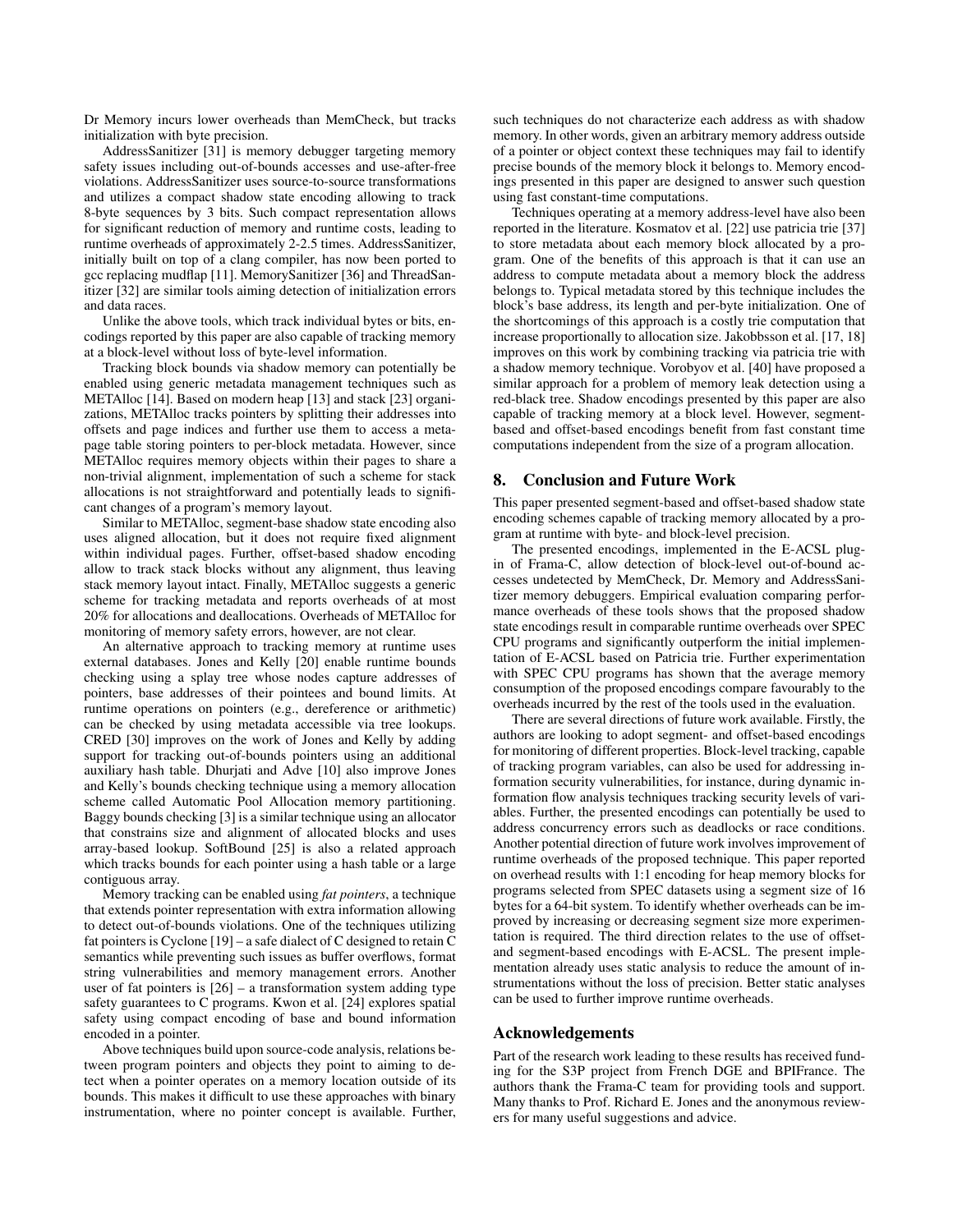## References

- <span id="page-10-24"></span>[1] Runtime error annotation generation plug-in, 2009. [https://](https://frama-c.com/rte.html) [frama-c.com/rte.html](https://frama-c.com/rte.html).
- <span id="page-10-10"></span>[2] P. Akritidis, C. Cadar, C. Raiciu, M. Costa, and M. Castro. Preventing memory error exploits with WIT. In *Proceedings of the IEEE Symposium on Security and Privacy*, pages 263–277. IEEE Computer Society, May 2008.
- <span id="page-10-12"></span>[3] P. Akritidis, M. Costa, M. Castro, and S. Hand. Baggy bounds checking: An efficient and backwards-compatible defense against out-ofbounds errors. In *Proceedings of the USENIX Security Symposium*, pages 51–66. USENIX Association, August 2009.
- <span id="page-10-6"></span>[4] A. Arya and C. Neckar. Fuzzing for security, April 2012. [http://](http://blog.chromium.org/2012/04/fuzzing-for-security.html) [blog.chromium.org/2012/04/fuzzing-for-security.html](http://blog.chromium.org/2012/04/fuzzing-for-security.html).
- <span id="page-10-8"></span>[5] H. Bëck. Safer use of C code - running gentoo with AddressSanitizer, January 2016. https://blog.hboeck.de/archives/ 879-Safer-use-of-C-code-running-Gentoo-with-Address-Sanitizer.html.
- <span id="page-10-4"></span>[6] D. Bruening and Q. Zhao. Practical memory checking with Dr. Memory. In *Proceedings of the Annual IEEE/ACM International Symposium on Code Generation and Optimization*, CGO '11, pages 213–223, Washington, DC, USA, 2011. IEEE Computer Society.
- <span id="page-10-30"></span>[7] D. L. Bruening. *Efficient, Transparent, and Comprehensive Runtime Code Manipulation*. PhD thesis, Massachusetts Institute of Technology, Cambridge, MA, USA, 2004.
- <span id="page-10-0"></span>[8] S. Christey. 2011 CWE/SANS top 25 most dangerous software errors. Technical Report 1.0.3, The MITRE Corporation, [http://www.](http://www.mitre.org) [mitre.org](http://www.mitre.org), September 2011.
- <span id="page-10-21"></span>[9] M. Delahaye, N. Kosmatov, and J. Signoles. Common specification language for static and dynamic analysis of C programs. In *Proceedings of the ACM Symposium on Applied Computing*, pages 1230–1235. ACM, March 2013.
- <span id="page-10-13"></span>[10] D. Dhurjati and V. S. Adve. Backwards-compatible array bounds checking for C with very low overhead. In *Proceedings of the International Conference on Software Engineering*, pages 162–171. ACM, May 2006.
- <span id="page-10-31"></span>[11] F. C. Eigler. Mudflap: pointer use checking for C/C++. In *Proceedings of the GCC Developers Summit*, pages 57–70, May 2003.
- <span id="page-10-26"></span>[12] J. Evans. A scalable concurrent malloc(3) implementation for FreeBSD. In *Proceedings of the Technical BSD Conference*, April 2006.
- <span id="page-10-19"></span>[13] S. Ghemawat and P. Menage. TCMalloc: Thread-caching malloc, 2009. [http://goog-perftools.sourceforge.net/doc/](http://goog-perftools.sourceforge.net/doc/tcmalloc.html) [tcmalloc.html](http://goog-perftools.sourceforge.net/doc/tcmalloc.html).
- <span id="page-10-18"></span>[14] I. Haller, E. van der Kouwe, C. Giuffrida, and H. Bos. METAlloc: Efficient and comprehensive metadata management for software security hardening. In *Proceedings of the European Workshop on System Security*, EuroSec '16, pages 5:1–5:6. ACM, 2016.
- <span id="page-10-11"></span>[15] N. Hasabnis, A. Misra, and R. Sekar. Light-weight bounds checking. In *Proceedings of the International Symposium on Code Generation and Optimization*, CGO '12, pages 135–144, New York, NY, USA, 2012. ACM.
- <span id="page-10-1"></span>[16] R. Hastings and B. Joyce. Purify: Fast detection of memory leaks and access errors. In *Proceedings of the Winter USENIX Conference*, pages 125–136, January 1992.
- <span id="page-10-14"></span>[17] A. Jakobsson, N. Kosmatov, and J. Signoles. Fast as a shadow, expressive as a tree: hybrid memory monitoring for C. In *Proceedings of the Annual ACM Symposium on Applied Computing*, pages 1765– 1772. ACM, April 2015.
- <span id="page-10-25"></span>[18] A. Jakobsson, N. Kosmatov, and J. Signoles. Fast as a shadow, expressive as a tree: Optimized memory monitoring for C. *Science of Computer Programming*, 132, Part 2:226 – 246, 2016. Special Issue on Software Verification and Testing (SAC-SVT'15).
- <span id="page-10-34"></span>[19] T. Jim, J. G. Morrisett, D. Grossman, M. W. Hicks, J. Cheney, and Y. Wang. Cyclone: A safe dialect of C. In *Proceedings of the General Track: 2002 USENIX Annual Technical Conference*, pages 275–288. USENIX, June 2002.
- <span id="page-10-15"></span>[20] R. W. M. Jones and P. H. J. Kelly. Backwards-compatible bounds checking for arrays and pointers in C programs. In *Proceedings of the International Workshop on Automatic Debugging*, pages 13–26. Linköping University Electronic Press, September 1997.
- <span id="page-10-23"></span>[21] F. Kirchner, N. Kosmatov, V. Prevosto, J. Signoles, and B. Yakobowski. Frama-C: A software analysis perspective. *Formal Aspects of Computing*, 27(3):573–609, 2015.
- <span id="page-10-16"></span>[22] N. Kosmatov, G. Petiot, and J. Signoles. An optimized memory monitoring for runtime assertion checking of C programs. In *Proceedings of the International Conference on Runtime Verification*, volume 8174 of *Lecture Notes in Computer Science*, pages 167–182. Springer, September 2013.
- <span id="page-10-20"></span>[23] V. Kuznetsov, L. Szekeres, M. Payer, G. Candea, R. Sekar, and D. Song. Code-pointer integrity. In *Proceedings of the USENIX Symposium on Operating Systems Design and Implementation*, pages 147– 163. USENIX Association, October 2014.
- <span id="page-10-36"></span>[24] A. Kwon, U. Dhawan, J. M. Smith, T. F. K. Jr., and A. DeHon. Low-fat pointers: compact encoding and efficient gate-level implementation of fat pointers for spatial safety and capability-based security. In *Proceedings of the ACM SIGSAC Conference on Computer and Communications Security*, pages 721–732. ACM, November 2013.
- <span id="page-10-33"></span>[25] S. Nagarakatte, J. Zhao, M. M. K. Martin, and S. Zdancewic. Soft-Bound: highly compatible and complete spatial memory safety for C. In *Proceedings of the ACM SIGPLAN Conference on Programming Language Design and Implementation*, pages 245–258. ACM, June 2009.
- <span id="page-10-35"></span>[26] G. C. Necula, J. Condit, M. Harren, S. McPeak, and W. Weimer. CCured: Type-safe retrofitting of legacy software. *ACM Transactions on Programming Languages and Systems*, 27(3):477–526, 2005.
- <span id="page-10-27"></span>[27] N. Nethercote and J. Seward. Valgrind: A program supervision framework. *Electronic Notes in Theoretical Computer Science*, 89(2):44– 66, 2003.
- <span id="page-10-28"></span>[28] N. Nethercote and J. Seward. Valgrind: a framework for heavyweight dynamic binary instrumentation. *SIGPLAN Notices*, 42(6):89–100, June 2007.
- <span id="page-10-9"></span>[29] F. Qin, C. Wang, Z. Li, H. Kim, Y. Zhou, and Y. Wu. LIFT: A lowoverhead practical information flow tracking system for detecting security attacks. In *Proceedings of the IEEE/ACM International Symposium on Microarchitecture*, pages 135–148, December 2006.
- <span id="page-10-17"></span>[30] O. Ruwase and M. S. Lam. A practical dynamic buffer overflow detector. In *Proceedings of the Network and Distributed System Security Symposium*. The Internet Society, December 2004.
- <span id="page-10-2"></span>[31] K. Serebryany, D. Bruening, A. Potapenko, and D. Vyukov. Address-Sanitizer: A fast address sanity checker. In *Proceedings of the USENIX Annual Technical Conference*, pages 309–319. USENIX Association, June 2012.
- <span id="page-10-32"></span>[32] K. Serebryany, A. Potapenko, T. Iskhodzhanov, and D. Vyukov. Dynamic race detection with LLVM compiler - compile-time instrumentation for threadsanitizer. In *Proceedings of the International Conference on Runtime Verification*, volume 7186 of *Lecture Notes in Computer Science*, pages 110–114. Springer, September 2011.
- <span id="page-10-5"></span>[33] J. Seward and N. Nethercote. Using Valgrind to detect undefined value errors with bit-precision. In *Proceedings of the USENIX Annual Technical Conference*, pages 17–30. USENIX, 2005.
- <span id="page-10-29"></span>[34] SGCheck: An experimental stack and global array overrun detector. <http://valgrind.org/docs/manual/sg-manual.html>.
- <span id="page-10-22"></span>[35] Standard Performance Evaluation Corporation. SPEC CPU, 2006. <http://www.spec.org/benchmarks.html>.
- <span id="page-10-3"></span>[36] E. Stepanov and K. Serebryany. MemorySanitizer: fast detector of uninitialized memory use in C++. In *Proceedings of the Annual IEEE/ACM International Symposium on Code Generation and Optimization*, pages 46–55. IEEE Computer Society, February 2015.
- <span id="page-10-37"></span>[37] W. Szpankowski. Patricia tries again revisited. *Journal of the ACM*, 37(4):691–711, October 1990.
- <span id="page-10-7"></span>[38] Projects using Valgrind. [http://valgrind.org/gallery/users.](http://valgrind.org/gallery/users.html) [html](http://valgrind.org/gallery/users.html).